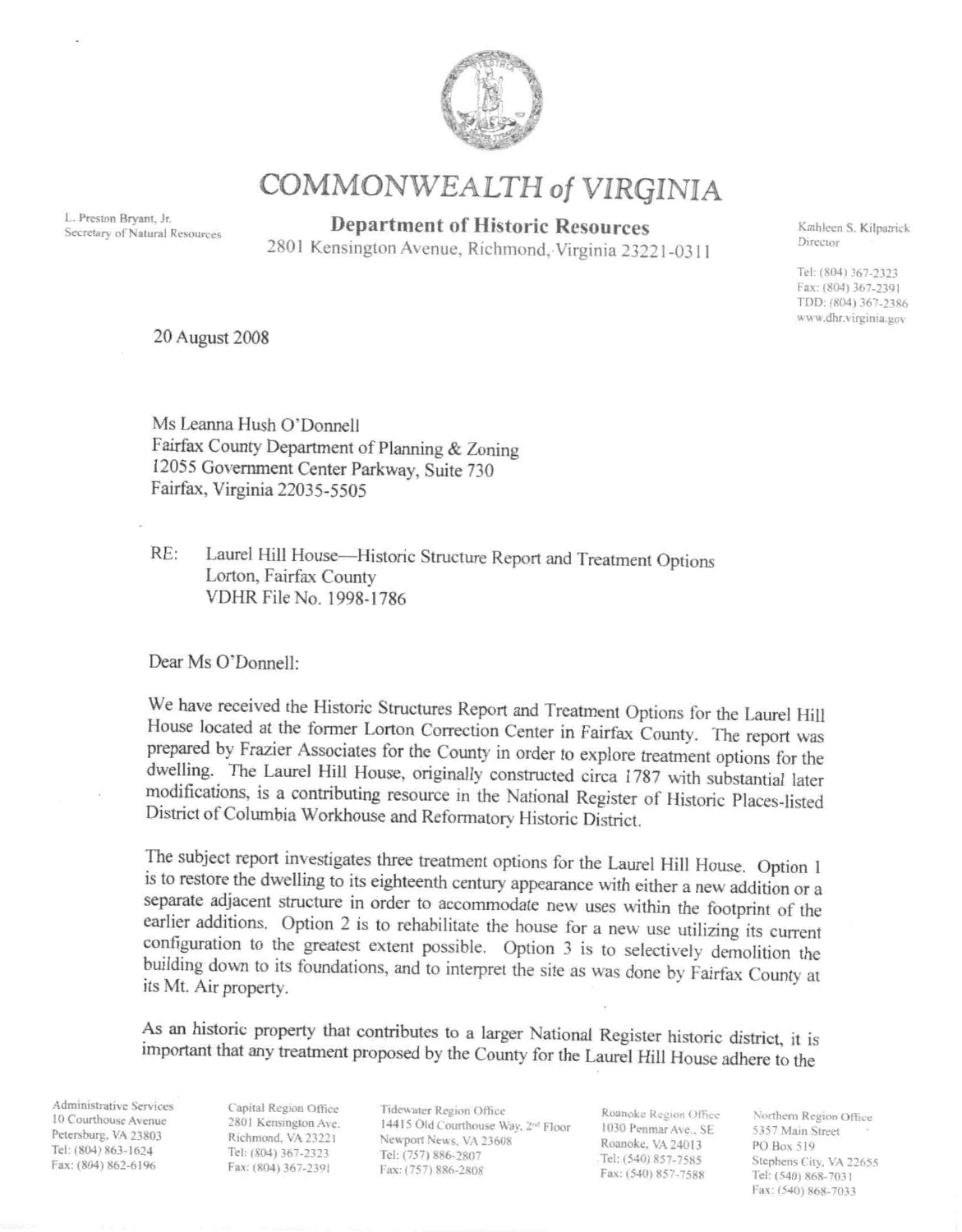## Page 2

guidance expressed by the National Park Service in *The Secretary of the Interior ·s Standards for the Treatment of Historic Properties.* Please see our comments below on each of the proposed treatment options.

## Option 1

As defined in the *Standards*, restoration is "the act or process of accurately depicting the form, features, and character of a property as it appeared at a particular period of time by the means of the removal of features from other periods in its history and reconstruction of missing features from the restoration period." Restoration is an accepted treatment possibility for which the NPS has created a particular set of standards for use to guide the responsible proponent exercising this option to ensure that historic materials, design, and workmanship are protected to the greatest extent possible. The restoration standards also help to guard against creating a false sense of historicism by relying on strong physical and documentary evidence to replicate lost design elements and the building's sought after period appearance. As expressed in Standard 7: "Replacement of missing features from the restoration period will be substantiated by documentary and physical evidence. A false sense of history will not be created by adding conjectural features, features from other properties, or by combining features that never existed together historically."

The obstacles to restoring the Laurel Hill House are clearly addressed in the Frazier report. In the "Comparative Analysis" section for Option 1 found on page 51, the conclusion that "little original historic fabric remains on which to base restoration" and that "the result largely will be a conjectural reconstruction that is not recommended by professional standards and guidelines" are an unmistakable indictment of this treatment approach. Even if after additional costly research and study into the dwelling·s original configuration the house could be restored to its circa 1787 appearance, its uses to the County would seem to be limited to a house museum or interpretive artifact. We recommend against Option I as we do not believe that it can be accomplished according to the *Standards.* 

## Option 2

From an historic preservation perspective Option 2 is the most appropriate. This option takes into account the existing historic fabric, including the those elements that are not original to the eighteenth century house but have due to their age acquired importance in their own right. Rehabilitation would be the treatment approach that would most likely conform to the *Standards* and ensure that the Laurel Hill House is still a contributing resource in the historic district once the work is complete. It would also seem that rehabilitation would provide the County with more flexibility as to a new use for the building.